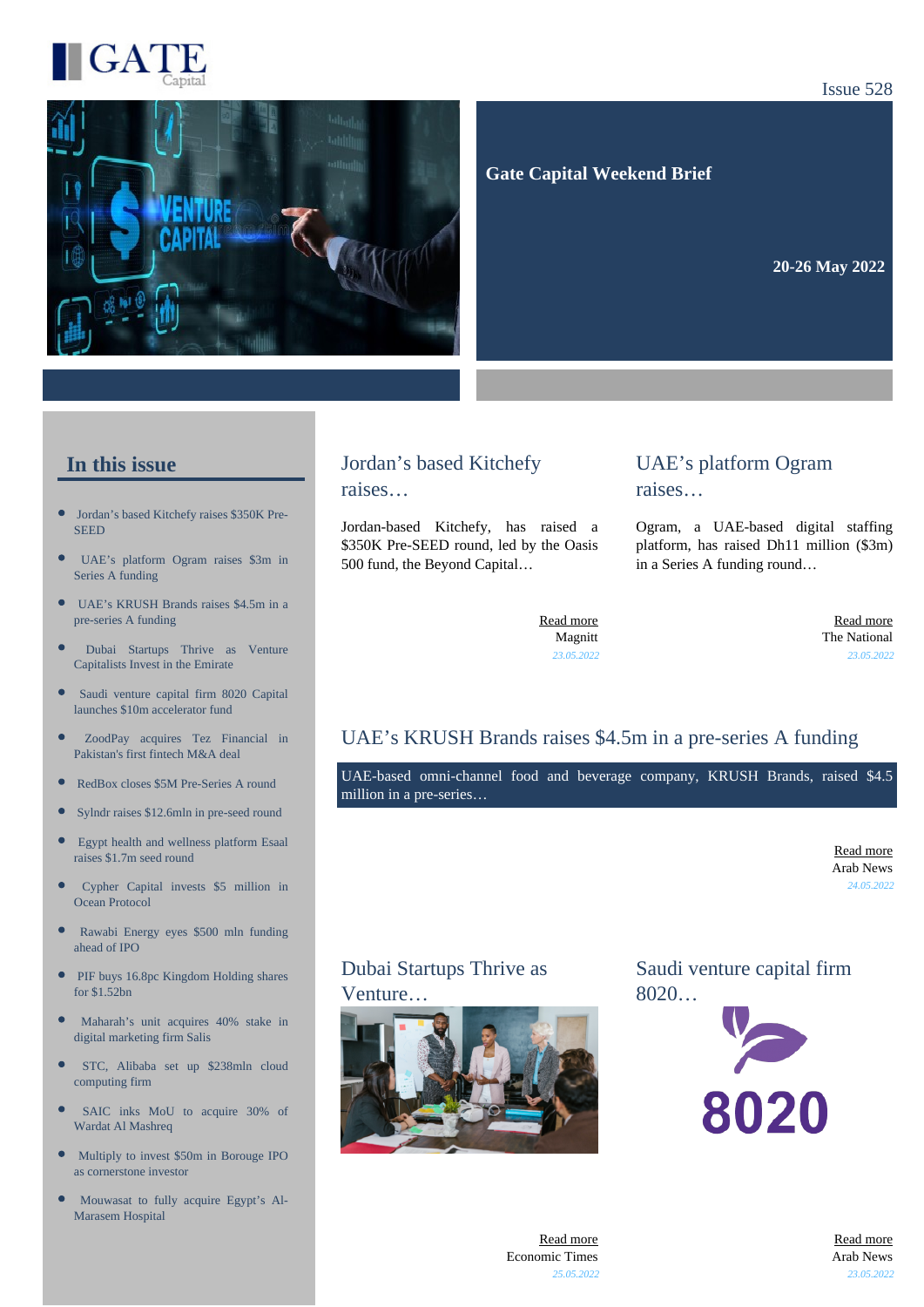## ZoodPay acquires Tez Financial in Pakistan's…

 ZoodPay, a Switzerland-based buy-nowpay-later platform with offices in the Middle East and Central Asia, has fully acquired Karachi-based Tez Financial Services, marking Pakistan's first M&A deal in its nascent fintech ecosystem.

## RedBox closes \$5M Pre-Series A round

 RedBox, a Smart Parcel Lockers Company, has raised \$5M (19M SAR) in a Pre-Series A round led by RAAF Holding Company, and Mad'a Investments, with participation from angel investors.

## Sylndr raises \$12.6mln in preseed round

 Sylndr, a Cairo-based online marketplace for used cars, has raised \$12.6 million in a pre-seed investment round led by RAED Ventures.

 [Read more](https://gatecapital.net/back_office/newsletters/tracking/5976/670) Zawya *24.05.2022*  [Read more](https://gatecapital.net/back_office/newsletters/tracking/5979/670) Magnitt *25.05.2022*  [Read more](https://gatecapital.net/back_office/newsletters/tracking/5977/670) Zawya *24.05.2022*

#### Egypt health and wellness platform Esaal…

 Egypt-based health and wellness platform Esaal has raised \$1.7 million in a seed funding round from venture capital firm A15.

## Cypher Capital invests \$5 million in Ocean

 Cypher Capital, a venture capital firm located in the UAE, today announced that it has set up an ecosystem fund together with Ocean Protocol according to which it will be allocating \$5 million to invest in Ocean Protocol projects.

## Rawabi Energy eyes \$500 mln funding ahead…

 Rawabi Energy, a subsidiary of Rawabi Holding, seeks to raise up to \$500 million funding before its potential initial public offering (IPO) on the Saudi Exchange (Tadawul), Bloomberg reported, citing anonymous well-informed sources.

 [Read more](https://gatecapital.net/back_office/newsletters/tracking/5980/670) Arab News *25.05.2022*

 [Read more](https://gatecapital.net/back_office/newsletters/tracking/5982/670) Wamda *24.05.2022*  [Read more](https://gatecapital.net/back_office/newsletters/tracking/5973/670) Argaam *24.05.2022*

## PIF buys 16.8pc Kingdom Holding shares for…

 Kingdom Holding Company (KHC), a leading investment company chaired by Saudi Prince Alwaleed Bin Talal Bin Abdulaziz Alsaud, said it has reached an agreement with Saudi sovereign wealth fund Public Investment Fund (PIF) for the sale of 16.87% stake in KHC for SR5.68 billion (\$1.52 billion).

> [Read more](https://gatecapital.net/back_office/newsletters/tracking/5970/670) Trade Arabia *22.05.2022*

## Maharah's unit acquires 40% stake in digital…

 Growth Avenue Investment Co., a unit of Maharah Human Resources Co., has finalized a deal to acquire 40 percent of the shares in Salis for Trading & Marketing.

## STC, Alibaba set up \$238mln cloud computing…

 Saudi Telecom Co (STC Group) and Chinese technology giant Alibaba have set up a new company with an investment of 894 million riyals (\$238.3 million) to tap into the growing cloud computing market.

 [Read more](https://gatecapital.net/back_office/newsletters/tracking/5986/670) Arab News *26.05.2022*  [Read more](https://gatecapital.net/back_office/newsletters/tracking/5985/670) Zawya *25.05.2022*